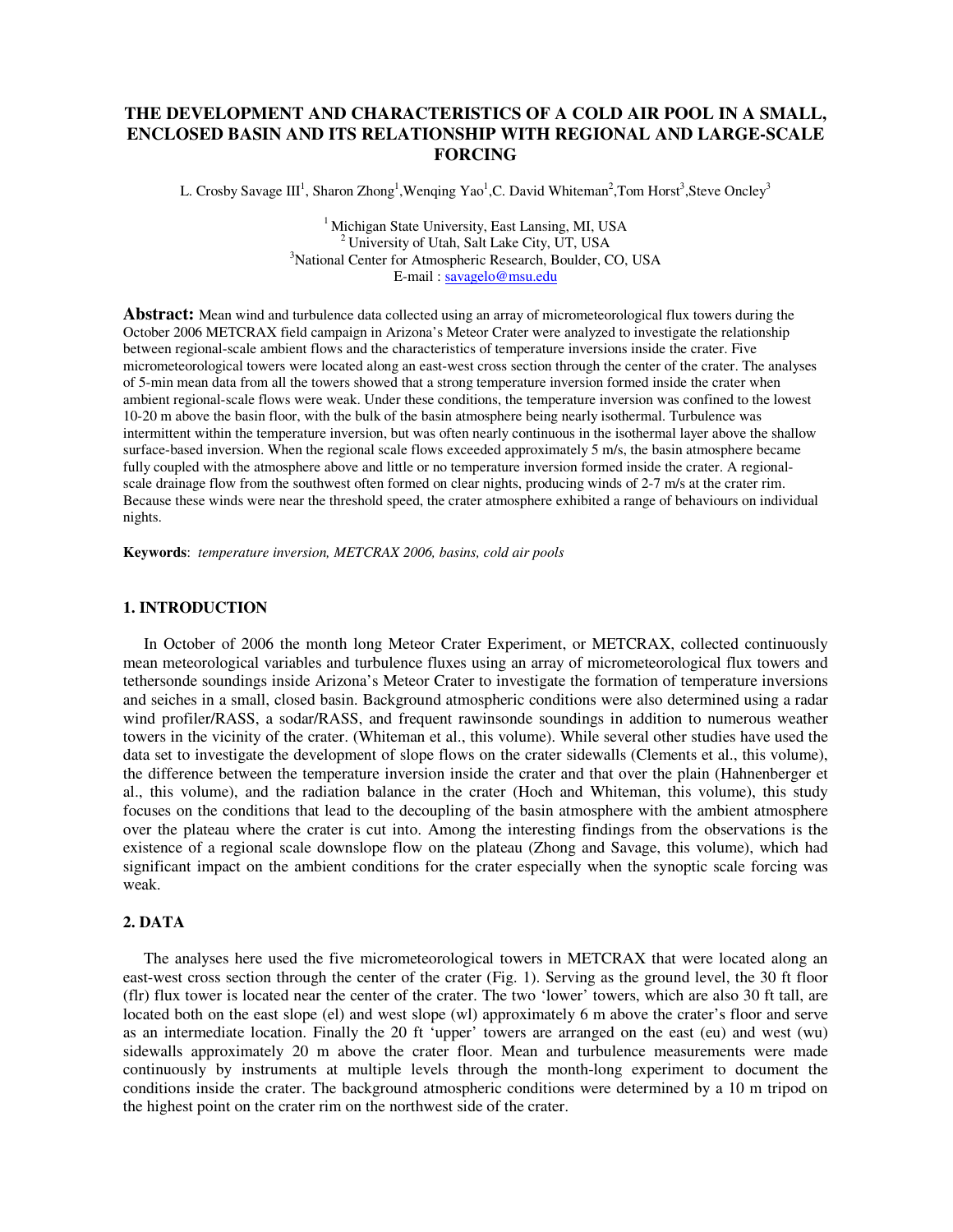

Figure 1. The topography of the Meteor Crater and the locations of the flux towers

### **3. PRELIMINARY RESULTS**

The five-minute mean data of the month-long observations from the tower array indicate that the basin atmosphere is characterized by three regimes. The first is the development of a strong temperature inversion towards the base of the crater, or the lowest 10 m above the floor, with a near isothermal atmosphere above the inversion. The structure and evolution of the temperature inversion is illustrated in Figure 2 on the night of 22 October or IOP5. The inversion began to form shortly after sunset. The strength of the inversion increased rapidly in the evening hours, reaching almost  $7-8$  °C in the lowest 5-10 m between the floor and the two lower sidewall towers, and another  $1\n-2$  °C from the lower to the upper sidewall towers that were separated by about 20 m in height above the crater floor. During the rest of the

night, the strength of the inversion and the vertical structure remained more or less unchanged. Also shown in Figure 2 is the vertical velocity variance, which indicates that turbulence was intermittent within the temperature inversion except for the upper west slope site (wu) where turbulence was nearly continuous even at night. This turbulence was found to be mechanically generated by wind shears as a result of the intrusion of a moderate southwesterly flow that frequently developed along the gentle slope from the Little Colorado River Valley upward towards the southwest (Zhong and Savage, this volume). A completely decoupled case, such as discussed above, was seen on eight nights in the 31 day field campaign. Accompanying these inversion cases were weak synoptic and regional scale flow throughout the night. Table 1 shows all eight occurrences of decoupled flow inside the crater, with the background wind represented by the RIM measurements on each day, which were all at or below  $5 \text{ m s}^{-1}$ .

Observed days with ambient flow greater than 5 m  $s<sup>-1</sup>$  created a different microclimate within the crater. The mean background winds on these days are given in Table 2, and are classified as coupled cases because the basin atmosphere became fully coupled with the atmosphere above and little or no temperature inversion formed inside the crater. Similar to Figure 2, Figure 3 is a temperature time series taken from the five flux towers on the night of Oct. 5. The regional ambient flow surrounding the crater on this night was 8.0 m  $s^{-1}$ , well above the 5.0 m s<sup>-1</sup> mentioned earlier as a potential threshold. The effect of this strong synoptic and regional forcing can easily be seen by the non-existent temperature inversion in Figure 3. Inversion development is most likely hindered by the fairly continuous turbulence indicated by the vertical velocity variance of 0.5  $m^2 s^2$  throughout the night, preventing cold pool development in the base of the crater. With this turbulent mixing, temperatures at all towers within the crater seem to 'plateau' throughout the night.

| Date    | <b>Direction</b> | Wind<br><b>Speed</b> |
|---------|------------------|----------------------|
| Oct. 7  | SSW              | $4.0$ m/s            |
| Oct. 19 | <b>SW</b>        | $4.0$ m/s            |
| Oct. 21 | W                | $3.5 \text{ m/s}$    |
| Oct. 22 | w                | $3.0 \text{ m/s}$    |
| Oct. 27 | w                | $4.0$ m/s            |
| Oct. 1  | <b>SW</b>        | $5.0$ m/s            |
| Oct. 18 | w                | $3.0 \text{ m/s}$    |
| Oct. 26 | w                | $4.0$ m/s            |
|         |                  |                      |
|         | AVG:             | $3.8 \text{ m/s}$    |

**Table 1.** Background wind on decoupled days **Table 2.** Background wind on coupled days

| <b>Date</b> | <b>Direction</b> | Wind<br><b>Speed</b> |
|-------------|------------------|----------------------|
| Oct. 5      | <b>SE</b>        | $8.0 \text{ m/s}$    |
| Oct. 30     | <b>SW</b>        | $6.0$ m/s            |
| Oct. 3      | S.               | $6.0$ m/s            |
| Oct. 4      | SW               | $6.0 \text{ m/s}$    |
| Oct. 6      | <b>SSE</b>       | $7.0 \text{ m/s}$    |
| Oct. 9      | S                | $5.0 \text{ m/s}$    |
| Oct. 15     | SW               | $7.0 \text{ m/s}$    |
|             |                  |                      |
|             | AVG:             | $6.5$ m/s            |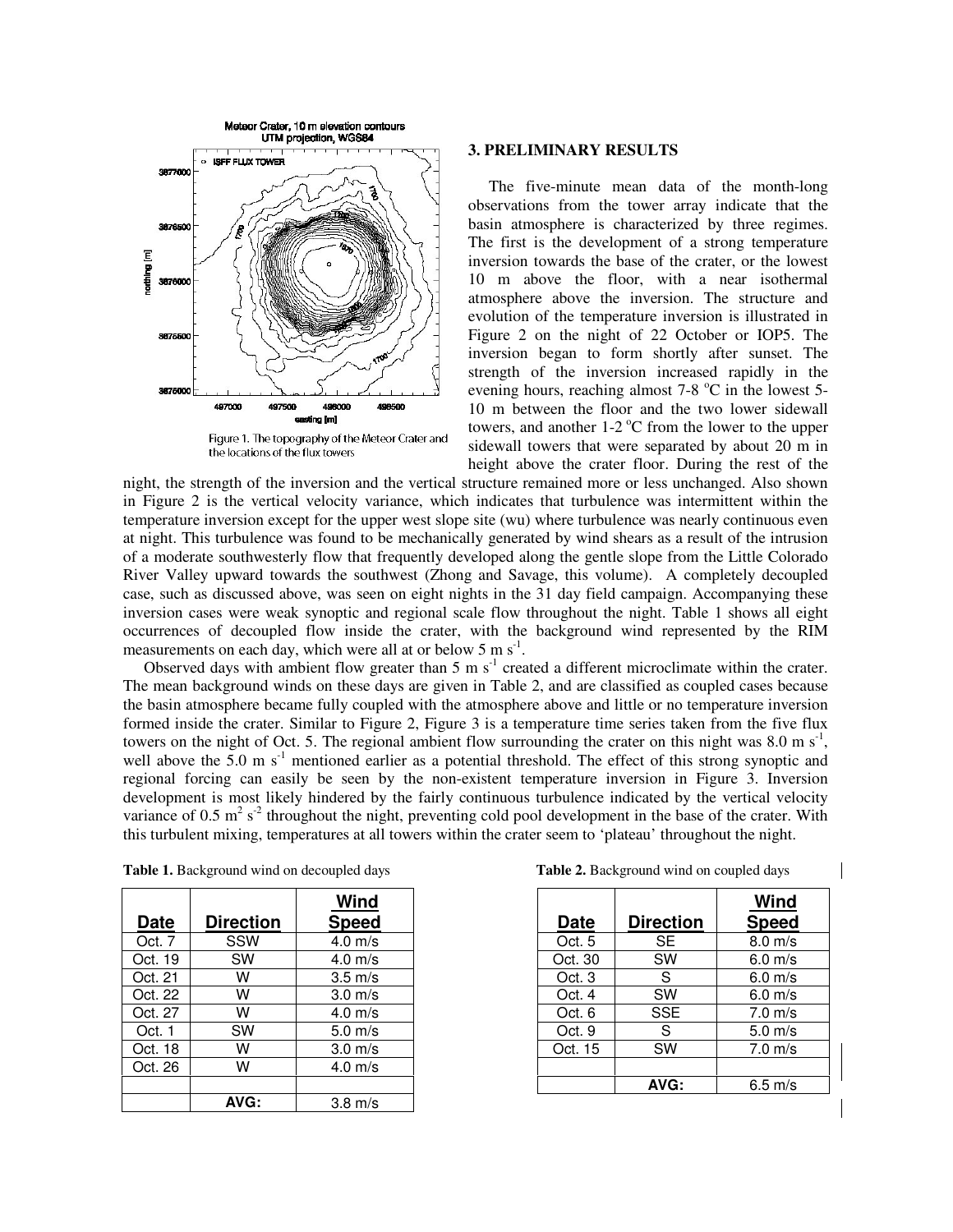A third pattern that developed inside the crater was a combination of both a coupled and decoupled atmosphere. Several nights throughout the month the ambient flow around the crater would transition from strong winds above 5 m  $s^{-1}$ , coupling the crater with the atmosphere above, to a more quiescent flow, allowing an inversion to develop. Partially decoupled nights were also seen in reverse, where a decoupled microclimate would give way to stronger winds aloft that developed over night. On Julian day 296 in Figure 2, an example of increased synoptic or regional forcing can be seen affecting the temperature inversion. Turbulence slightly increases to near  $0.5 \text{ m}^2 \text{ s}^2$  at this time, which raises the floor temperature by almost 3 °C shortening the gap between the three layers. This example is brief, but provides a sample of other typical partially decoupled nights that saw a sudden increase in ambient forcing.

## **4. SUMMARY**

METCRAX provided a unique opportunity to examine the microclimate of the Arizona Meteor Crater throughout the month of October 2006. Analysis shows three separate classifications on how the regional and synoptic scale flow interacted with atmosphere in the small, enclosed basin. A threshold wind speed of 5 m s<sup>-1</sup> was the determining factor for inversion development inside the crater. Nights with regional ambient flow below this threshold would often see inversion development in the lowest 10 to 20 m of the basin with a strength of 5 to 10 °C. If the regional flow was above 5 m  $s^{-1}$  turbulence increased substantially over the basin, destroying any developing temperature inversion and coupling the crater with the atmosphere above. A regional-scale drainage flow from the southwest often formed on clear nights, producing winds of 2-7 m  $s<sup>-1</sup>$  on the westside of the crater rim. Because these winds were near the threshold speed, the basin atmosphere would often become partially decoupled, creating inversions and then destroying them as winds increased. Further detailed investigations are needed to document the basin atmosphere and its relationship with ambient atmospheric conditions as determined by synoptic scale and regional scale forcing.

*Acknowledgements: We would like to thank NCAR for providing equipment, field support, and data processing services and Barringer Crater Corporation (Drew Barringer, Pres.) and Meteor Crater Enterprises, Inc. (Brad Andes, Pres.) for granting us access to the crater site. This research is supported by the U.S National Science Foundation Physical and Dynamic Meteorology Division (S. Nelson, Program Manager) through Grants No. ATM-0444807 (Zhong) and ATM-0444205 (Whiteman).* 

#### **REFERENCES**

- Clements, C. B. S. Zhong, W-O. Yao, C. D. Whiteman, and T. Horst, 2007: Slope flows observed during METCRAX. 29<sup>th</sup> Intl Conf. Alpine Meteor., 4-8 June 2007, Chambéry, France. This volume
- Hahnenberger, M., C. D. Whiteman, S. W. Hoch, 2007: Comparison of boundary layer evolution in a small basin and over the surrounding plain. 29<sup>th</sup> Intl Conf. Alpine Meteor., 4-8 June 2007, Chambéry, France. This volume.
- Hoch, S. W. and C. D. Whiteman, 2007: The surface radiation balance in and around Arizona's Meteor Crater. 29<sup>th</sup> Intl Conf. Alpine Meteor., 4-8 June 2007, Chambéry, France. This volume.
- Whiteman, C. D., S. W. Hoch, M. Hahnenberger, and S. Zhong, 2007: METCRAX 2006 First Results from the Meteor Crater Experiment. 29<sup>th</sup> Intl Conf. Alpine Meteor., 4-8 June 2007, Chambéry, France. This volume.
- Zhong, S., and L.C. Savage III, 2007: An Observational and Numerical Study of a Regional-Scale Downslope Flow in Northern Arizona. 29<sup>th</sup> Intl Conf. Alpine Meteor., 4-8 June 2007, Chambéry, France. This volume.